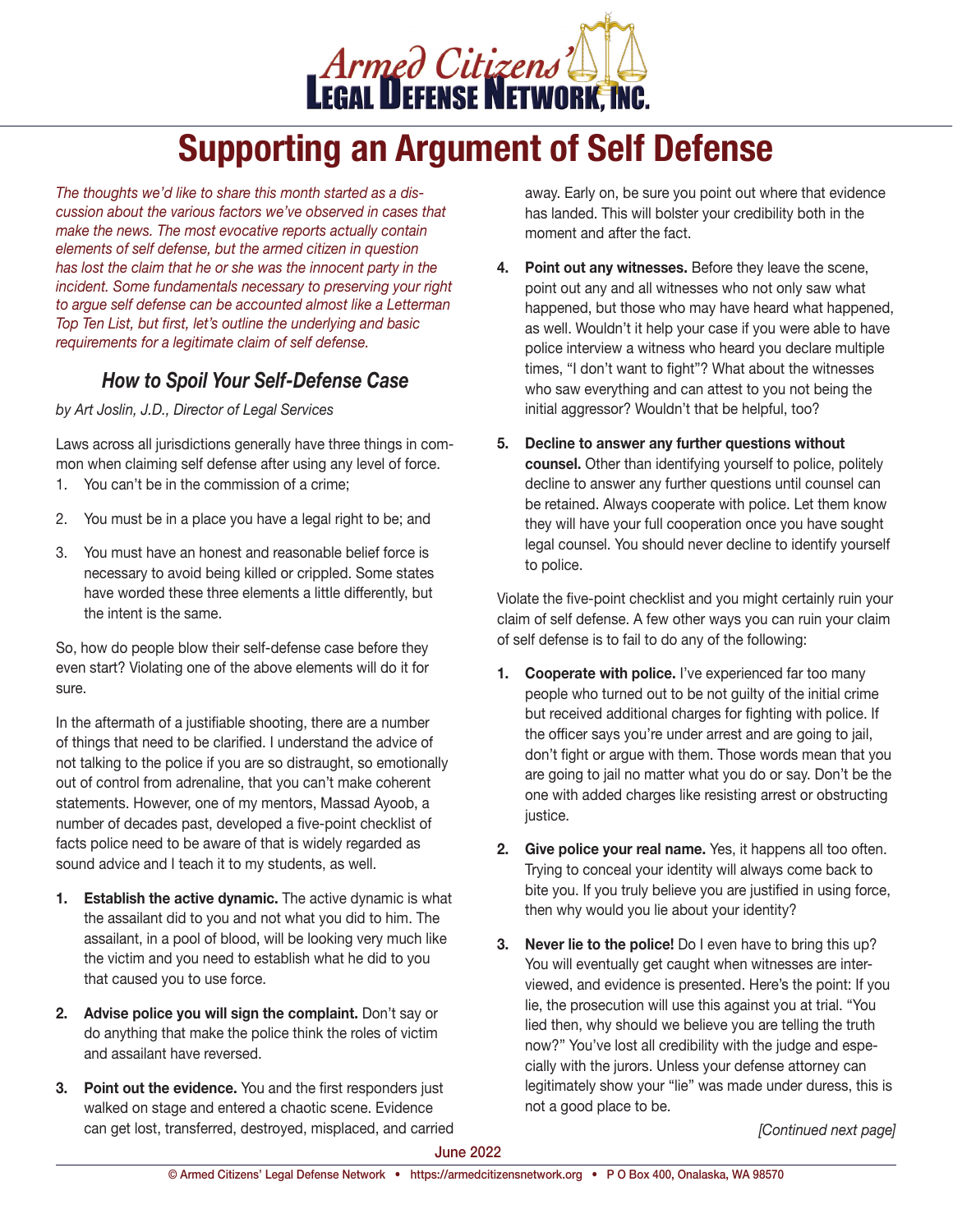- **4. Never conceal evidence.** Concealing evidence will make police immediately believe you are guilty because of your attempt to hide evidence. You can certainly photograph evidence on a cellphone. Evidence such as where shell casings landed, witnesses in the immediate area, etc., could be helpful to your case.
- **5. Do not be the initial aggressor.** Starting the fight, even if you must resort to legitimate self defense, can spoil most chances of winning your case. Being the initial aggressor (and some states have added the factor of "provocation") means you will be looked upon as the assailant. Most states allow you to regain your innocence by announcing in a loud, clear and concise manner that you do not want to fight, you're leaving the fight, and you are retreating from that place. If the other party chooses to continue the fight after your announcement, then they have become the initial aggressor. This changes the dynamic of the encounter.
- **6. Do not provoke violence.** Even if you are not the initial aggressor, do not incite the other party to use force. This is very akin to being the initial aggressor. You may not have started the fight but making the choice to stay in the fray and provoke your opponent can have similar repercussions. If you can safely retreat, why wouldn't you?
- **7. Do not use force too soon.** Many times, lawful firearm carriers get into trouble because they go to the gun much too soon. Remember, deadly force can only be used against the threat of deadly force being used against you. That threat must be honest and reasonable. You cannot simply state you were in fear for your life without being able to articulate what that threat was.
- **8. Do not use force after the threat has passed.** Deadly force can only be used against the threat of deadly force being used against you immediately and unavoidably. We've all read about situations where a person exited the immediate vicinity of the fight, went away and got a gun, then returned and got into a shooting. Likewise, if the

aggressor withdraws and no longer poses a deadly threat, you may not use force to drive home your point no matter how frightened or upset you may be.

- **9. Don't discuss your case with anyone but your attorney.**  The urge to speak to family, friends, and others about what happened will be overwhelming. Do not make any statements to the media. Let your attorney do that if he or she chooses. Even telling your closest friends what happened, simply to "get it off your chest," can prove disastrous. Remember, there is no lawful confidentiality accorded to statements you made to your best friend, unless they happen to be your licensed counselor or clergy. If you want to talk and get things out, do it with a professional.
- **10. No bravado.** The prosecution will be looking for photos and statements on social media to attempt to use against you. That t-shirt you wore on a fishing trip that reads, "Kill 'em all, let God sort 'em out" will not benefit your case when you're at trial (or any other time). Remember, the government wants to portray you as a wild west, hair-trigger maniac who wants to go out and shoot up the town. Don't supply evidence that they might use against you.

All of the points above are not meant nor intended to be legal advice. However, each point is practical advice I would include in any firearm training class. I highly recommend getting the advice of competent legal counsel in your jurisdiction on these enumerated points as soon as you can. Remember, in the aftermath of a defensive encounter, you will have so much more to think and worry about. In a justifiable shooting, don't be the one

who accidentally or even purposely gives the other side ammunition to prosecute you with. Be safe and be well. *\_\_\_\_\_\_\_\_\_\_*

*Art Joslin, J.D, D.M.A. is the Network's new Director of Legal Services. Contact him with your questions and comments at ajoslin@armedcitizensnetwork.org.*

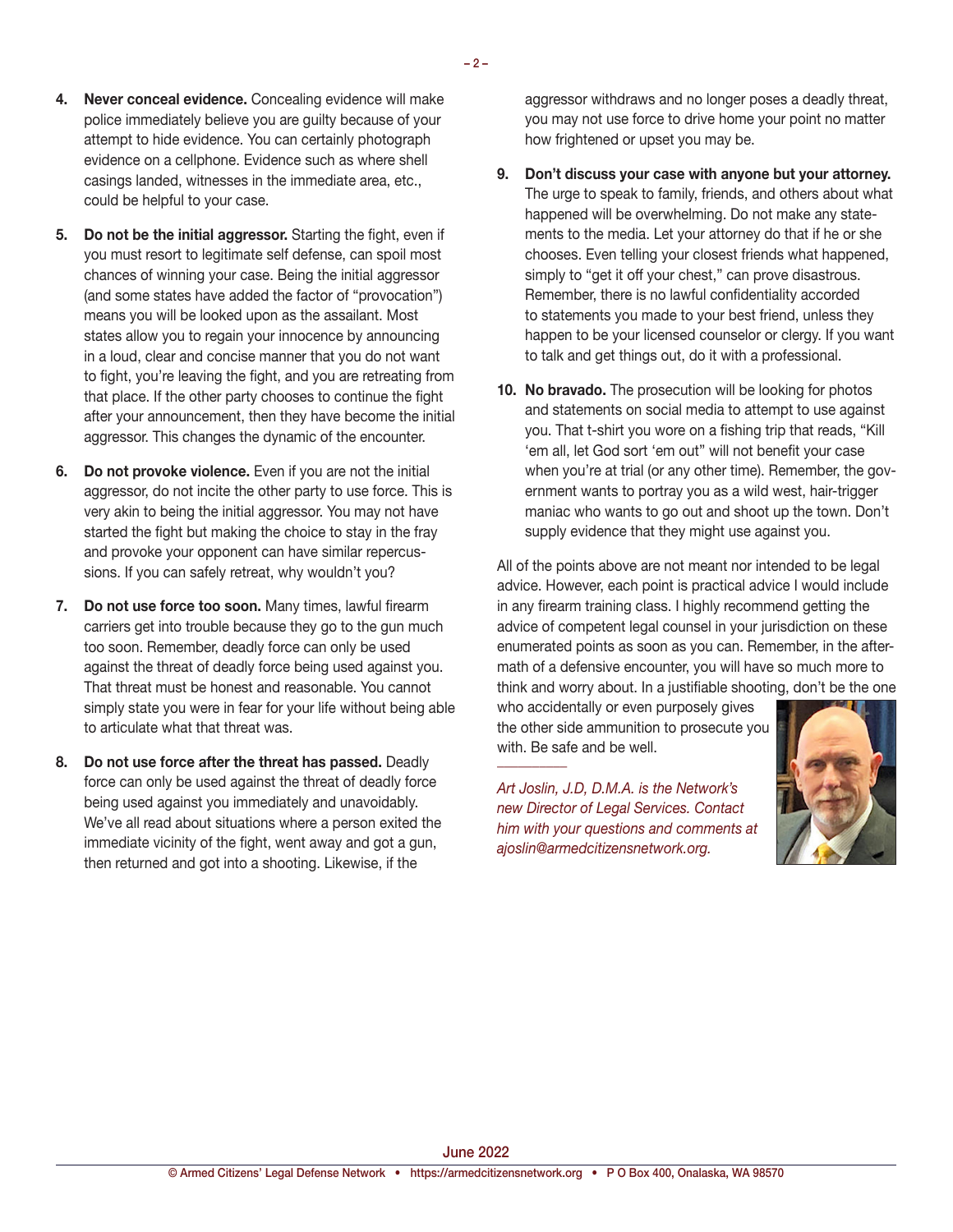

## *President's Message*

*by Marty Hayes, J.D.*

The world is sure in a mess right now and just when you think it could not get worse, something happens to prove you wrong. For example, the U.S. economy is taking a hit, with the stock market falling, inflation rising and the price of gas and diesel going through the roof.

Then, there may be the anticipated riots to come on the heels of the US Supreme Court ruling to be released soon, overturning the 1973 *Roe v. Wade* decision. Next, unless you have been lost in the wilderness, you have heard about the two recent mass shootings, one in Buffalo, New York, of which all accounts point to an attack against the black community in order to foment more hatred and strife in our nation, and the second just a few days ago, where a mentally-disturbed 18-year-old walked into an elementary school in Uvalde, Texas and killed 19 school children and several adults.

Oh, I almost forgot. The Russians invaded a sovereign nation recently, killing thousands of Ukrainians in an attempt to occupy that country, which has cast a pall over world peace.

I feel that all the foregoing gives perspective to what I have to relate to you. The Network lost its Superior Court appeal to overturn the WA State Office of Insurance Commissioner's cease and desist order and fine. We here at Network HQ had hoped the judicial review would put the issue to bed. We are still able to serve our existing members, both in WA and in all of the other states and U.S. Territories, and besides, this outcome is not earth-shattering news when taken in context, considering the other problems we face as a society.

We have the right to appeal this judge's ruling to the WA Court of Appeals and will be doing so. If Network members want to read this latest ruling, feel free to e-mail me at [mhayes@](mailto:mhayes%40armedcitizensnetwork.org?subject=Please%20send%20me%20the%20judge%27s%20ruling) [armedcitizensnetwork.org](mailto:mhayes%40armedcitizensnetwork.org?subject=Please%20send%20me%20the%20judge%27s%20ruling), and I will send you a copy (members only). You may also be interested in an announcement the Network's attorney and I have just released to the press, so the press release follows below.

Now, on a much more positive note, as I write this message, we are gathering at the NRA Annual Meeting, where we get to interact with thousands of like-minded individuals. This is always a spirit-lifting time for me, and I look forward to the next three days. By the time this *eJournal* is published, the meeting will be over, so I will close by saying it was great seeing you, if I did in fact see you!

### *Armed Citizens' Legal Defense Network to Appeal Judge's Ruling*

#### For Immediate Release:

On May 25, 2022, Lewis County Superior Court Judge James Lawler denied a request by the Armed Citizens' Legal Defense Network, Inc., an Onalaska, WA based company, to quash a \$50,000 fine imposed against it and lift the cease and desist order by the Washington State Office of Insurance Commissioner. The Armed Citizens' Legal Defense Network is a 19,000+ member organization with members in all 50 states, with no consumer complaints against it.

The purpose of the Network is to help educate armed citizens regarding the laws of self defense, along with providing grants of financial assistance if the member applies for support after a self-defense situation.

For the entirety of its 14-year existence, the organization has steadfastly denied that membership in the Network constitutes having an insurance policy and believes that Judge Lawler made an incorrect ruling. The Network has also expected that this ruling would go to the appellate court, regardless of for whom the judge ruled. "There is no established case law in Washington State defining insurance, and if the judge had ruled in the Network's favor, we expected to be going to the next

level anyway," explains Network President Marty Hayes.

Consequently, the Network will be appealing the ruling to the WA Court of Appeals.

According to attorney Spencer Freeman, who represents the Network, state law defines insurance as: "A contract whereby one undertakes to indemnify another or pay a specified amount upon determinable contingencies." But, Freeman explains, when a member applies for a grant of financial assistance, they know there is no guarantee of assistance. The Network does not indemnify anyone, nor does it guarantee any specific payment upon a determinable contingency. "An act of self defense is an intentional act, not a contingent act and based upon this analysis, there is no way that what the Network does meets the definition of insurance. Thus, they are not selling insurance," he said.

The Armed Citizens' Legal Defense Network will be filing a notice of appeal long before the June 25th deadline.

For more information, please contact attorney Spencer Freeman at 253-383-4500.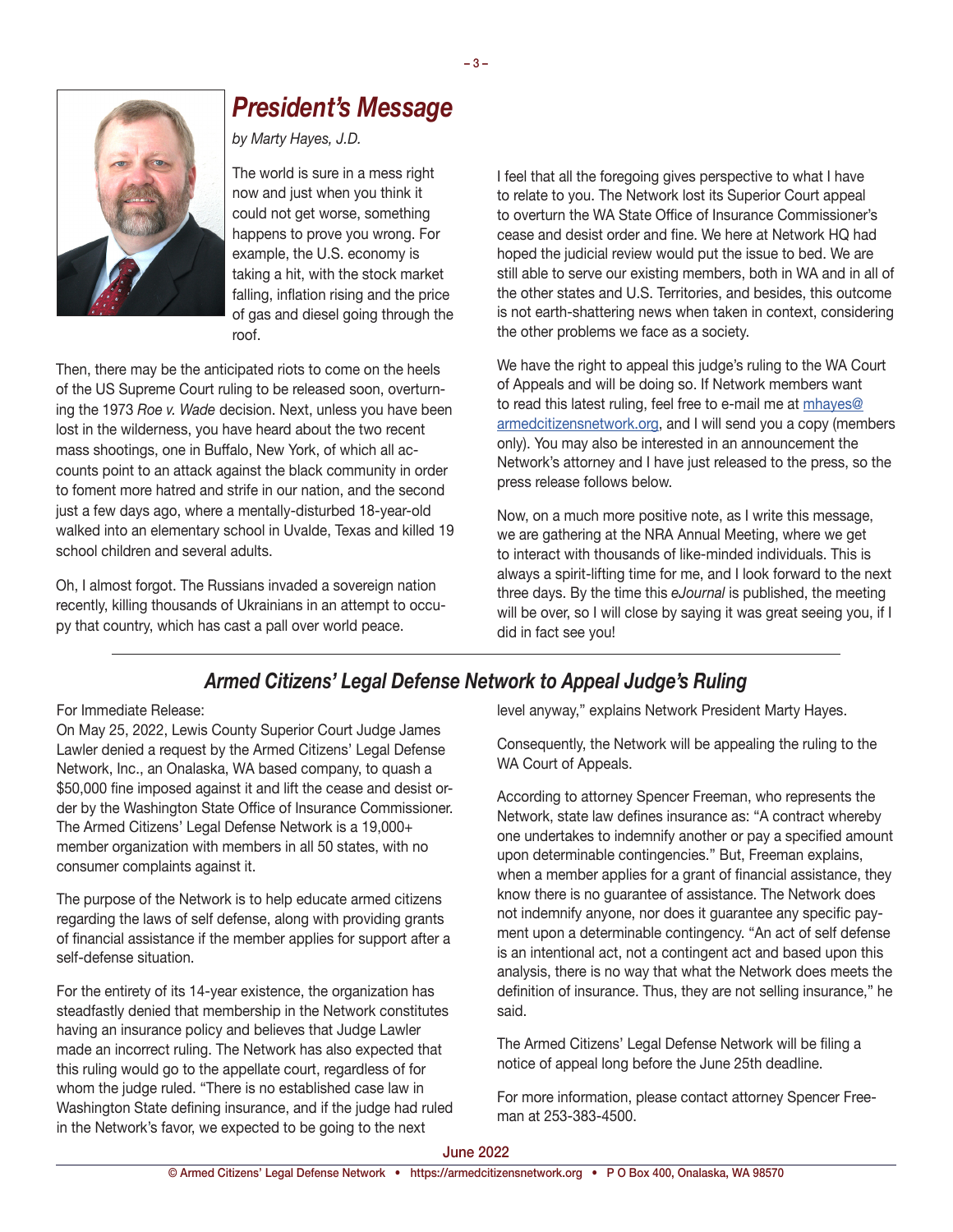*Attorney Question of the Month*

*Half of the states have laws allowing permitless concealed carry of firearms. Before members allow their state-is-*

*sued carry permits to expire, some are asking if we are aware of unexpected pitfalls in permitless carry. This is a great topic for discussion in our online member journal, so we reached out to our affiliated attorneys, asking their thoughts on the question. While encouraging the discussion to extend beyond our questions, we tried to start the conversation by posing the following questions:* 

#### **In general, what is your opinion of permitless carry laws?**

*For our Affiliated Attorneys in states with constitutional carry--*

- **1. Have armed citizens violated other laws by exceeding the allowances of your state's permitless carry legislation? What problems have most frequently arisen?**
- **2. Are citizens keeping concealed carry licenses for reciprocal license recognition when they travel**

**John I. Harris III** Schulman, LeRoy & Bennett PC 3310 West End Avenue, Suite 460, Nashville, TN 37203 615-2446670 Ext. 111 <http://johniharris.com> • <http://slblawfirm.com>

A necessary place to start this discussion is to address the issue of what is "constitutional carry" and how does it differ from permitless carry. At least in Tennessee, unfortunately, most legislators and many individuals do not know the difference but it is critical in addressing the remaining issues.

First, "constitutional carry" should reference only a legal or statutory scheme where it is not a crime for a citizen to carry a firearm in public with the intent to go armed. In 1996 when I started as a volunteer advocate in Tennessee for the Tennessee Firearms Association we did not use the phrase "constitutional carry" nor was that phrased used generally in the 2nd Amendment discussions. The phrase that was more common was "Vermont carry" because at that time Vermont was the only state in the nation whose constitution had been construed to protect the right of citizens to carry a firearm for self defense without the need for any permit. Over time, the terminology of "Vermont carry" has given way to "constitutional carry" but they are essentially the same.

Second, "permitless carry" can be a form of constitutional carry, but that is not always the case. Tennessee is an example. In 2021 in Tennessee, our Governor advocated for what he and **outside your state? Are there other reasons to keep your state's carry permit?**

**3. Without carry permits, how have police procedures changed when officers have contact with armed individuals?**

*For attorneys practicing in a state that has not passed laws allowing permitless concealed carry--*

- **1. Do you wish your state would allow permitless carry? Why or why not?**
- **2. What advantages, if any, do your armed citizen clients have because they have a carry permit? If your state passed a permitless carry law, would you suggest armed citizens in your state let their permits expire or continue to renew their permits?**

*We then stepped aside and enjoyed learning from an extremely wide-ranging variety of opinions. This question started in May and if you missed the first installment at [https://armedcitizens](https://armedcitizensnetwork.org/may-2022-attorney-questio)[network.org/may-2022-attorney-question](https://armedcitizensnetwork.org/may-2022-attorney-questio) may we recommend you also review it? In addition, the May comments generated responses from members, and we will cover those in this month's Editor's Notebook. It is our hope, as we wrap up this topic this month, that you learn as much from our affiliated attorneys' contributions as we did.*

some other "moderate" legislators called "constitutional carry." They misused, whether intentionally or ignorantly, the term. Tennessee did not pass and does not to this day have "constitutional carry." Tennessee has a law that makes it a crime for a citizen to carry a firearm with the intent to go armed in public, at their home, on their property – anywhere! See, Tenn. Code Anno. § 39-17-1307(a)(1). What Tennessee has done is to create statutory defenses or in some instances "exceptions" to that crime. Most of these are found in Tenn. Code Anno. § 39- 17-1307 or -1308. Those defenses include things such as you are in your own home, on your own property, legally hunting or that you have one of Tennessee's TWO (2) permits. In 2021, those defenses were expanded to include "permitless carry" but even that law has seven conditions that must be met.

The reason why Tennessee is not a constitutional carry state is because any public carry is a crime to which defenses or exceptions are available. However, when Tennessee criminal procedure statutes talk about how "defenses," or "exceptions" to a crime are addressed, the statutory scheme is clear that the only time those defenses or exceptions must be considered is by a jury at trial. An arresting officer, a district attorney, even a judge can ignore the defenses and proceed to trial. At the same time, an officer or a district attorney could consider the existence of a defense or exception, such as a valid permit, and decide "there is no sense in prosecuting this person because they have a valid defense" – the problem is that they are not required to consider it.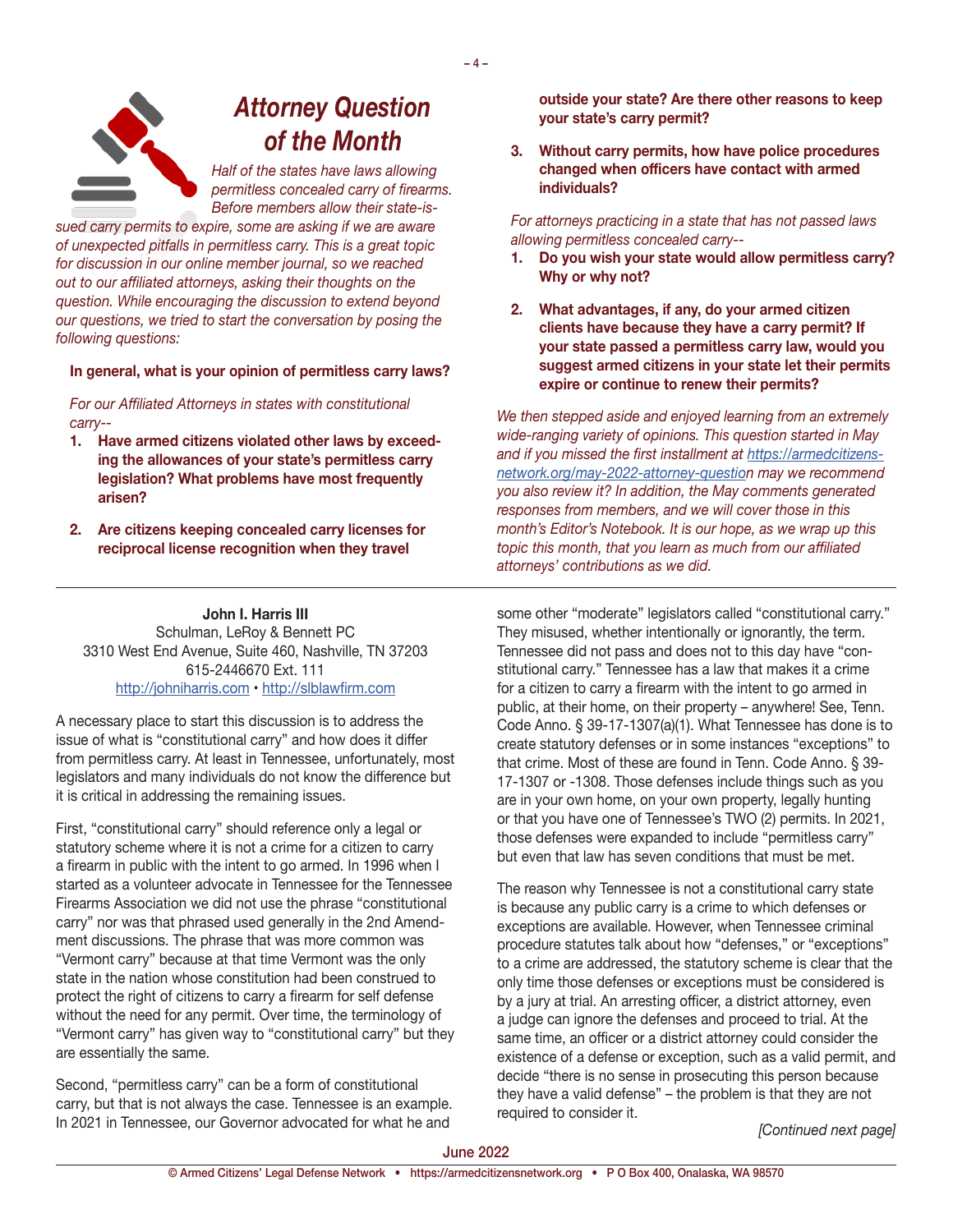So, if you are a Tennessean or you plan to visit Tennessee do not assume that it is a "constitutional carry" state. The safest option, by far, if you are coming to Tennessee is to travel with a permit issued in your home state because that is the most protection (although it is still only a defense) that you can provide yourself.

Now, let's consider some of the questions from ACLDN this month:

*Have armed citizens violated other laws by exceeding the allowances of your state's permitless carry legislation? What problems have most frequently arisen?*

Yes, that does happen. For example, if you come to Tennessee thinking it is a "constitutional carry" state or even are aware that it is a "permitless carry" state, you are taking chances. For example, if you want to go to a public park in Tennessee (the Smoky Mountains for example), Tennessee law only provides a "defense" to the crime of carrying a firearm in a public park, campground, green way, etc., to those who have permits. Permitless carry is not a defense. See, Tenn. Code Anno. § 39-17-1311.

Also, for "permitless carry" in Tennessee, the law does not apply to anyone who can legally possess a handgun (Tennessee has no existing law related to carrying a long arm outside of vehicle transport). For example, 18-20 year olds can legally possess a handgun in Tennessee but the 2021 permitless carry law does not allow them to carry unless they are in or connected to military service. Tenn. Code Anno. § 39-17-1307(g). If you have a certain number of DUI charges in Tennessee or other states, that might not impact your ability to own or possess a handgun but it can and does limit your ability to rely on the 2021 permitless carry law. Tenn. Code Anno. § 39-17- 1307(g) and (h). If you have a non-violent misdemeanor stalking conviction in Tennessee or another state, that does not impair your ability to purchase or possess a handgun or even to get a permit in most instances but it does prohibit you from relying on the 2021 permitless carry law in Tennessee. Tenn. Code Anno. § 39-17-1307(g) and (h).

*Are citizens keeping concealed carry licenses for reciprocal license recognition when they travel outside your state? Are there other reasons to keep your state's carry permit?*

Yes. There are numerous instances why someone is far better off with Tennessee's "enhanced" permit over either its "concealed only" permit or its 2021 permitless carry law. One is reciprocity, but the other has to do with statutory defenses and gun free zones because of the three options to carry in Tennessee the "enhanced" permit provides the greatest range of protections and defenses.

*Without carry permits, how have police procedures changed when officers have contact with armed individuals?*

there is a lot of confusion in law enforcement on how to deal with citizens carrying a firearm in public. The core of the problem is that any public carrying of a firearm with the intent to go armed is a criminal offense. Merely seeing someone carrying a firearm in public is all that is likely required to enable an officer to have a reasonable basis to stop and detain someone and, if so inclined to detain or even arrest them. This is because all situations in Tennessee where someone can carry with intent to go armed as statutorily created as either "defenses" or "exceptions" to the criminal charge and, as a result, are the obligation of the individual to raise at trial. Now, it is clear many officers and district attorneys are not going to push it that far if they can confirm that your permit is valid or that the facts exist to substantiate another statutory defense – but they can.

*Do you wish your state would allow permitless carry? Why or why not?*

Constitutional carry? Yes. Permitless carry as a defense to a criminal charge, like it did in 2021, no.

*What advantages, if any, do your armed citizen clients have because they have a carry permit? If your state passed a permitless carry law, would you suggest armed citizens in your state let their permits expire or continue to renew their permits?*

Tennessee does not have true "constitutional carry" although we continue to work for it. The Republican governor and many in the Legislature have fought against it. However, even if we were to pass it, we would continue to recommend that everyone get the enhanced permit. One reason is reciprocity and that need would only go away if all states adopt "real" constitutional carry for anyone who can legally possess a firearm. There is also an issue involving situations in which permits are defenses relative to certain gun free zones but permitless carry, at least in Tennessee, is not.

However, there is another advantage to getting the enhanced permit. That advantage relates to the defense of an individual in a trial. As an attorney, I would much rather be representing a client who has the enhanced permit, even if it is optional, and who gets regular professional instruction from qualified instructors (not everyone is "qualified" in the sense of being an expert witness) than to put on the defense in a criminal or civil use of force scenario for someone who has no permit and gets no regular, professional third party instruction.

#### **John R. Monroe**

John Monroe Law, PC 156 Robert Jones Road, Dawsonville, GA 30534 678-362-7650 <http://johnmonroelaw.com>

My state (Georgia) just passed constitutional carry, so neither set of questions squarely fits. I will provide some comments that fit both before and after passing constitutional carry.

Because of numerous problems with the statutes in Tennessee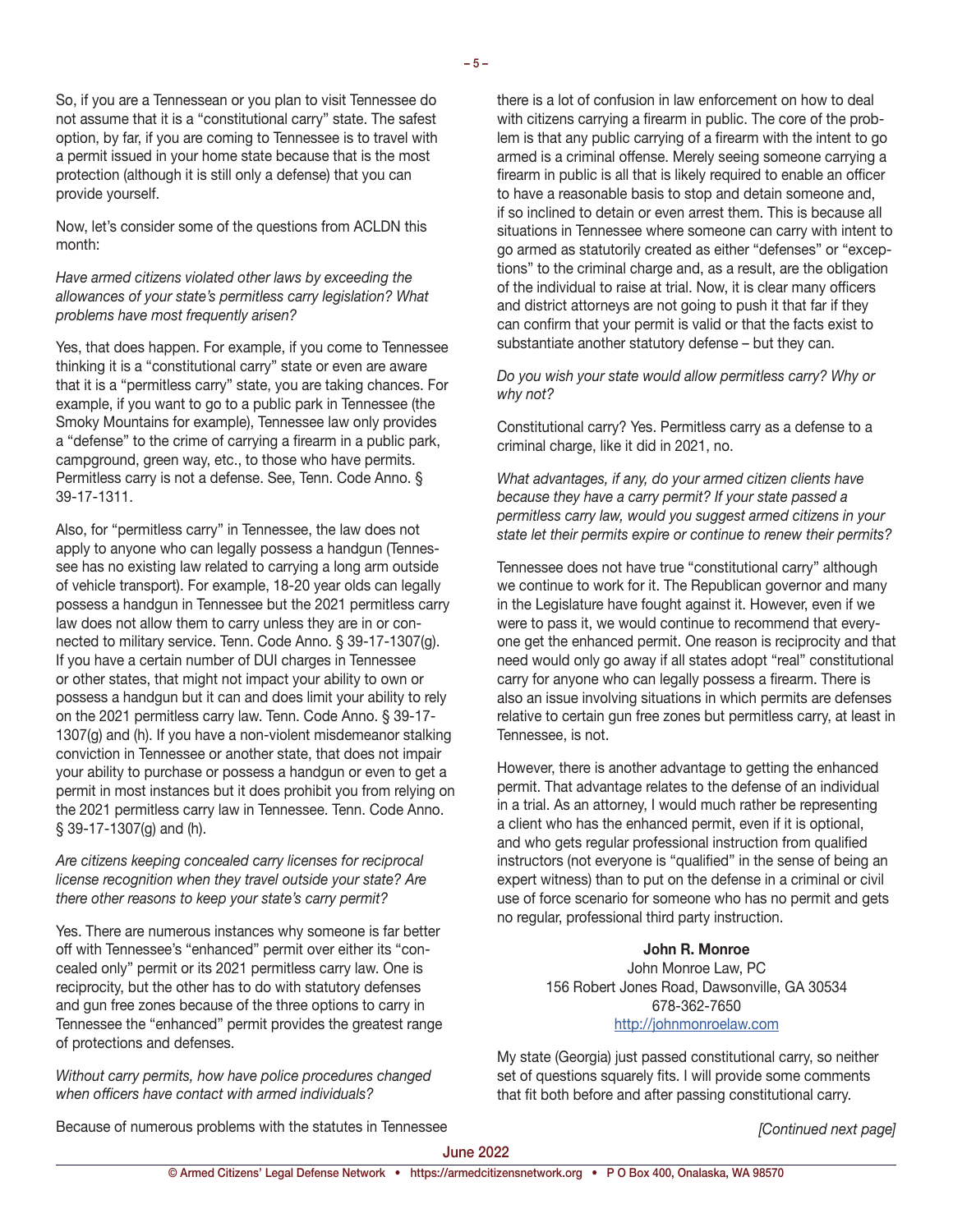There are perhaps some unintended consequences for Georgia or any state going permitless. Under the federal gun free school zone act, there is an exemption for someone who has a license issued by the state where the school is located and such license allows you to carry in the school zone. Under Georgia's CC system, no license is needed to carry in a school zone. So it cannot really be said that GA issues a license any longer that permits carry in a school zone.

> **John Chapman** Kelly & Chapman P.O. Box 168, Portland, ME 04101 207-780-6500 [thejohnwchapman@msn.com](mailto:thejohnwchapman%40msn.com?subject=Your%20comments%20in%20June%202022%20Network%20journal)

*Have armed citizens violated other laws by exceeding the allowances of your state's permitless carry legislation? What problems have most frequently arisen?*

Answer: Though potentially one might violate a state law, in practice an apparent mistake in exceeding scope of permitless carry draws a warning. There is a more serious consequence federally. ATF enforces 18 USC sec. 922 (q). If one carries on public property within 1000 feet of public school property without a permit from that state, one risks federal prosecution. That has not happened yet in our state.

*Are citizens keeping concealed carry licenses for reciprocal license recognition when they travel outside your state? Are there other reasons to keep your state's carry permit?*

Answer: YES. In addition to reciprocity, one can carry in national parks (Acadia), the Appalachian trail, and state parks with a permit.

*Without carry permits, how have police procedures changed when officers have contact with armed individuals?*

I represent MANY cops. They have, during the last 20 years, always assumed everyone is armed unless searched. However, they are more standardized about their contacts with people they know to be armed. In Maine, being armed is no big deal.

Officer: "Where is your firearm?"

Subject: "On my right hip."

Officer: "Well, just be sure it stays there. This is just a routine traffic stop. Thanks for letting me know."

Of course, game wardens almost always interact with armed subjects during hunting season. No changes there.

**Joseph Radzwion IV** Radzwion Law PLLC 724 Notre Dame Street, Ste. B. Grosse Pointe, MI 48230 248-702-5282 <https://www.radzwionlaw.com/>

*Do you wish your state would allow permitless carry? Why or why not?*

Yes. I do wish our state allowed permitless carry. (1) Then it would be in line with the 2nd Amendment of the Const. and as the founders of this country intended free citizens to be able to carry firearms for the defense of their families. Further explanation is really unnecessary past this document as it is the supreme law of the land. (2) Having permitless carry would alleviate every county from having to take the time to process hundreds of Concealed Pistol Licenses ("CPLs") every year, thus reducing the amount of taxpayer dollars they use to complete such tasks. Fund could then be used for completing other needed services. (3) Permitless carry does pose some legal issues here in Michigan discussed below.

*What advantages, if any, do your armed clients have because they have a carry permit? If your state passed a permitless carry law, would you suggest armed citizens in your state let their permits expire or continue to renew their permits?*

Advantages to Permitless carry include: Residents not having to take an 8 hour long Concealed Carry Class. Not having to pay the county licensing fee to apply for the CPL.

Advantages to residents with CPLs include: Carry outside of the state, carry into restricted firearms free zones, and ability to carry other residents' pistols.

Issue #1 with permitless carry: Out of State Travel This may surprise some, but I think Michigan should still issue CPLs to those who want one. Some of these reasons are as follows. First, it gives a Michigan resident the ability to travel to other states and carry their pistol because the other state recognizes a Michigan CPL holder's license. Otherwise, if a Michigan was strictly a Constitutional Carry State ("CCS"), it may not allow for a Michigander to carry their pistol into another state because various states do not allow non-residents to carry a pistol unless the non-resident has a permit from their home state.

Issue #2 with permitless carry: Pistol Free Properties Second, having a CPL in Michigan allows the CPL holder to carry a pistol into certain buildings or onto certain properties that otherwise firearms cannot be brought onto. For example, Michigan law prohibits pistols in theatres, banks and any business with a liquor license, which include most gas stations, grocery stores, drug stores and restaurants. However, the law allows for someone with a CPL to carry a pistol into these restrictive places.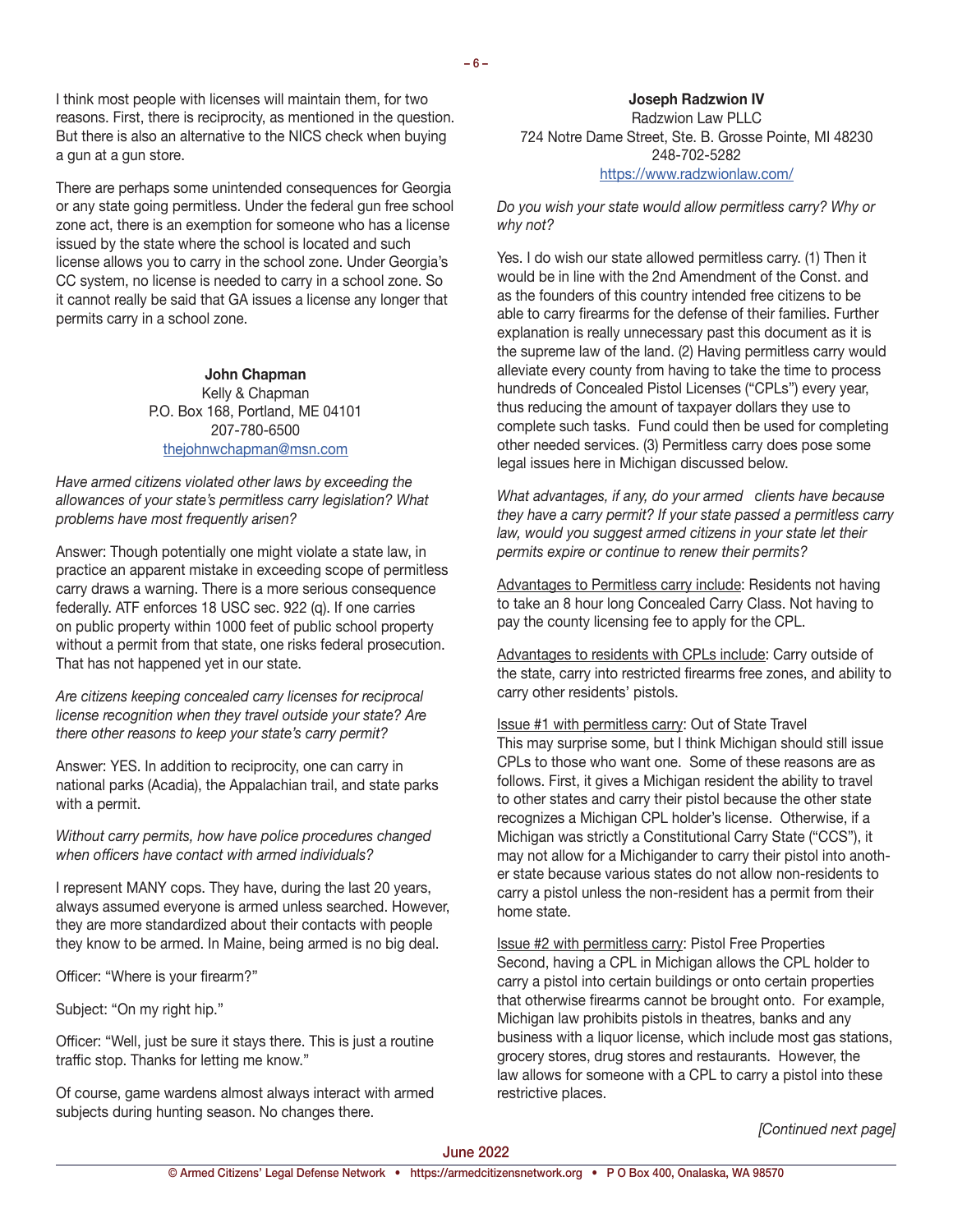If Michigan were strictly a CCS (permitless state), I think the restrictive places that prohibit pistols would become a burden to a pistol carrying residents who want to cash a check, buy a loaf of bread or fuel up their vehicle. With these types of laws on the books, my opinion is that CCS may reduce the amount of people that would carry day to day simply because of the restrictive laws. This is the second reason why I would say Michiganders should continue to keep a current CPL even if Michigan turns into a permitless state.

#### Issue #3 with permitless carry: Pistol Registration

Without a CPL, a Michigan resident who wishes to carry a pistol or possess a pistol, must own the pistol. Under Michigan law, in order to possess in your home, transport a pistol or carry a pistol it must be registered to you. In other words, you must be "on paper" as the owner of the pistol. The exception to this law is, you guessed it, by possessing a valid CPL. A CPL holder has the option of carrying a pistol that is owned by or registered to a family member or friend. So if the state went to permitless carry, residents would be limited to carry only pistols registered to them.

#### *Will Michigan Become a Permitless Carry State?*

Do I think Michigan will ever become a Constitutional Carry State? No, I do not. First, we have a lot of restrictive firearm laws on the books here in the state. A small glimpse is discussed above with banks and businesses with liquor licenses. and we haven't even talked about the restrictions on carrying in a vehicle, on school property, day care centers, and the open carry exceptions with a CPL.

The second reason I don't think Michigan will become a CCS is the state makes a lot of money on CPL applications. In Michigan a county charges between \$10 to \$115 per application. In 2017-2018 Michigan grossed over 8.5 million dollars on new CPL applications alone. In 2019-2020, Michigan grossed over 11.2 million dollars and in 2020-2021 the gross was over 13.4 million dollars. The state of Michigan would be taking a loss to cut out such a high money making service they provide.

The last reason I don't think Michigan will become a CCS is that the legislature and governor rarely agree on anything pro-second amendment. In 2020, via executive order, the governor and her attorney general attempted to ban the carrying of pistols at the voting polls. Collectively, several of us pro-gun attorneys were able to file a successful restraining order to prevent such a ban. Even if the legislature receives the votes needed to pass permitless carry, the current governor would let the bill die on her desk.

#### My Recommendation:

If the Michigan legislature was going to pass permitless carry into law, I would only recommend Michiganders let their licenses lapse if the restrictive pistol laws were repealed. In my

opinion the repeal of the restrictive laws seems very unlikely and thus I don't recommend Michiganders let their CPLs lapse.

Legal Cites: MCL 750.227, MCL 750.231a, MCL 28.422 Sec 2, MCL 28.425o, Michigan Concealed Pistol License Act

> **Alex M. Ooley and E. Michael Ooley** Ooley Law, LLC P.O. Box 70, Borden, IN 47106 812-967-4939 <https://ooleylaw.com>

We are happy to report that Indiana Governor Eric Holcomb signed a permitless carry/constitutional carry bill this spring. It will not become effective until July of this year. Hence, we believe Indiana is now the 24th "Constitutional Carry" state. Although we are quite pleased with this development, we are obviously not able to comment with respect to Indiana's specific experience with permitless carry. We think it is about time Indiana joined other states in eliminating the requirement that law-abiding citizens be required to pay a fee and/or ask the government for permission to exercise a right protected by the US Constitution and the Indiana Constitution. Please note that the focus of this new law is only a change for law-abiding citizens. This law does not change who can lawfully possess a firearm. If a person could not lawfully carry and/or posses a firearm prior to passage of this law, that person would still not be able to lawfully carry or possess a firearm. Nothing changes with respect to one's characterization as a proper person or prohibited person as a result of this law.

Hoosiers will still have the opportunity to obtain a "free" license to carry a handgun in Indiana, and we would highly encourage Hoosiers to obtain a license to carry a handgun. There are a couple reasons we encourage you to obtain your license. First, to the extent you wish to travel outside the state with a firearm, the laws in some other states may only permit you to carry in that state, if at all, with a valid Indiana license to carry. Of course, you need to be very familiar with the laws of the state(s) you intend to travel to with a firearm. Secondly, the process of applying for a license to carry in Indiana can serve as a type of vetting process to ensure that you are a proper person to possess or carry a firearm under state or federal law. For instance, we are aware of individuals who, in good faith, believed they were a proper person and not prohibited from carrying a firearm, but had something in their record from decades ago that needed to be addressed for them to lawfully possess and carry a firearm. Additionally, we have seen instances in which the state and/or federal bureaucracy have errantly characterized an individual as a prohibited person. Thus, the licensing process will bring to light any administrative issues before one might face criminal charges for illegal possession of a firearm.

*Thank you, affiliated attorneys, for sharing your experiences and opinions. Members, please return next month for a new topic of discussion.*

*\_\_\_\_\_\_\_\_\_\_*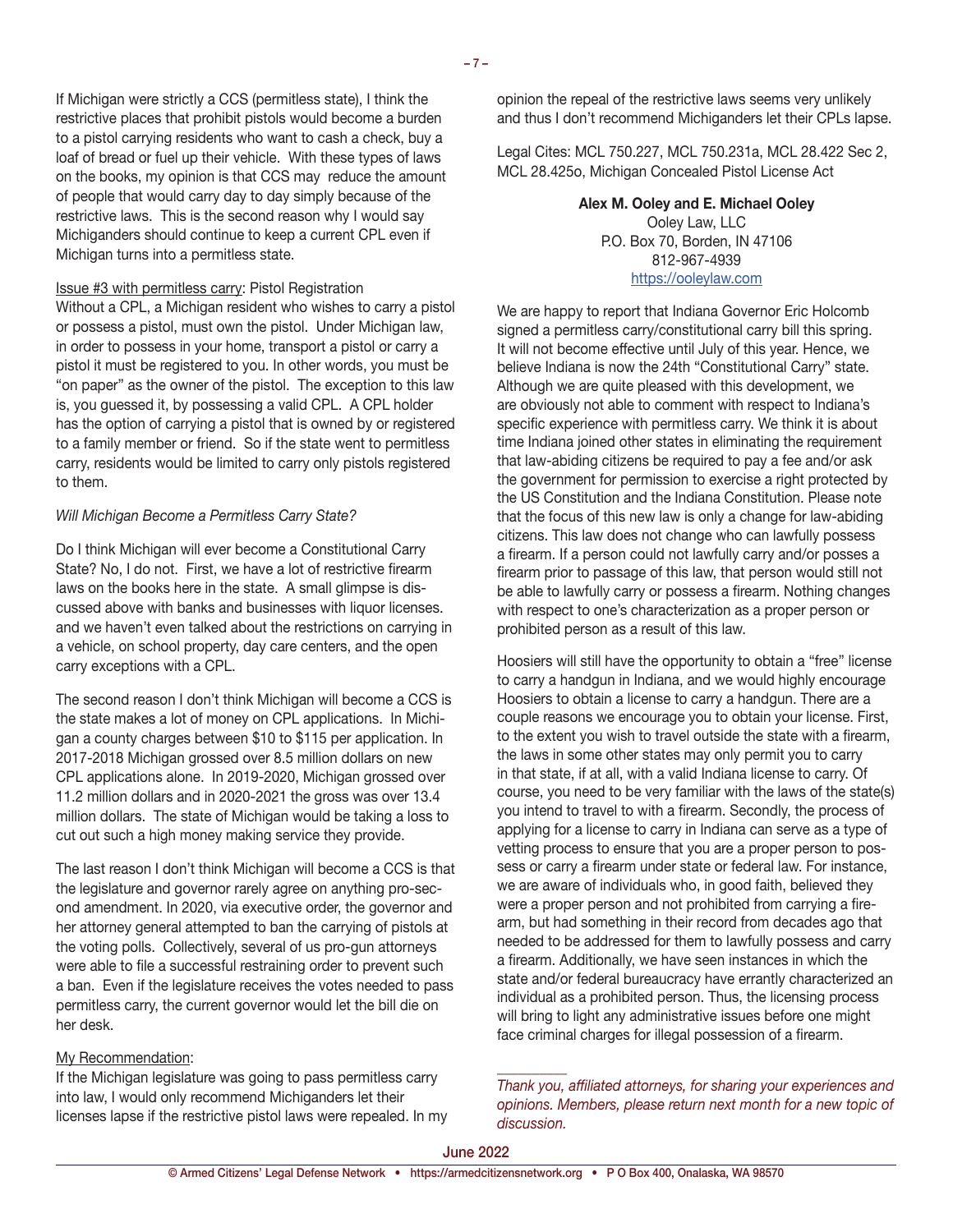*Book Review Pool Cues, Beer Bottles, and Baseball Bats: Animal's Guide to Improvised Weapons for Self-Defense and Survival*

By Marc MacYoung Third Edition, April 2021, Carry On Publishing ISBN-13 979-8733474380 Paperback, 207 pages, \$14.99

#### *Reviewed by Gila Hayes*

Marc MacYoung has been updating some of his classic books from the '90s, and I've enjoyed the newer editions a lot. Because the Network assists members with their self-defense legal expenses across a wide range of defensive situations beyond just guns, the topic of improvised weapons and their legal use in an emergency comes up from time to time. One of MacYoung's updated volumes, *Animal's Guide to Improvised Weapons,*  casts a different and important light on using

improvised weapons, so I'd like to bring it to your attention.

Unlike many self-defense books, MacYoung does not focus on how to fight. He explains, "I write survival books rather than self-defense books. Self-defense books only show you what to do in certain situations. Survival books show you how to think in various situations." How does that apply to improvised weapons? He adds, "When I write about the defensive capabilities of a 'weapon,' I'm not talking how much damage it can do to someone trying to hurt you. I'm talking about sticking it between you and an incoming attack, so it takes the force, not you. Put another way, can you use it to block an incoming attack?"

MacYoung categorizes items commonly improvised as weapons, describes traditional technique used with similar, purpose-made weapons, and helps readers understand the kind of damage done by, for example, impact weapons, edged weapons, pointed weapons, shields, things that are rigid and things that are flexible. These characteristics affect whether the item is useful in a defensive capacity or only offensively. He suggests that the most important evaluation is to ask, "'How can these sorts of weapons be foiled?'…When dealing with weapons, you must really know more about defense than offense. If you know how a weapon works, you'll know its strengths and weaknesses. This means you can prevent it from being fouled up in your hands, and yet you can foul it up in other people's hands."

MacYoung's evaluation of the characteristics of striking weapons was very worthwhile. He writes, "It's a real compromise, *[Continued next page]*



speed vs. clout. A lighter weapon is faster off the starting line. It takes less energy to get it moving. That means (usually) before the heavier weapon can get into motion, the lighter weapon has struck. On the other hand, with extreme disparity in weight, if the heavier weapon is already moving, the lighter weapon won't

> be able to stand against it." That equates to damage and time, as measured in how long it takes for multiple swings of a fast, light weapon to cause damage, he continues. "Defensively, the light weapon can't stop a heavy one, but a heavy weapon is likely to not get there in time to stop a light one."

MacYoung writes extensively about grip, not only for effectiveness, but also how it is perceived as offensive or defensive. "Video is particularly damning when it comes to improvised weapons," he writes. "Something that is common through many state penal codes is 'designed as a weapon or adapted.' Adapting something into a weapon can be as simple as being seen to shift your grip in the video... Showing up on video shifting your grip will be

promoted by the prosecutor as a sign of your intent to attack. So, you damned well better be able to explain that it was more defensive in nature and that you were trying to get out of there."

After a chapter about long-handled items like shovels, Mac-Young discusses grips for retention and grips for speed Footwork is also vital–you can't just stand still and block. Then there's the element of structure, a complex topic, that on the surface, determines whether a block will stop the incoming blow or if it will collapse, as well as affecting your own striking power. "Structure isn't about how strong your muscles are, it's more about aligning your bones so your skeleton takes the incoming force and neutralizes it," MacYoung explains.

In this edition of *Animal's Guide,* MacYoung applies the concept of attack range about which he also wrote in *[Multiple Attackers](https://armedcitizensnetwork.org/december-2020-book-review),*  a new book that we reviewed in late 2020. From beyond attack range, an aggressor can "call you every name in the book," he writes, but stepping into range changes the equation and the first twitch of a hand that might grab a weapon requires immediate reaction. The key is recognizing preattack indicators like an aggressor moving into attack range and hand movement, to mention only two. He explains, "Spotting the key points of a violence pattern that is starting to go down is the only real way to keep from getting your head knocked in." Knowing how various weapons are brought to bear "will keep you from getting creamed when someone tries to use an object in that manner. Fortunately, with a little practice, these patterns are easily recognizable."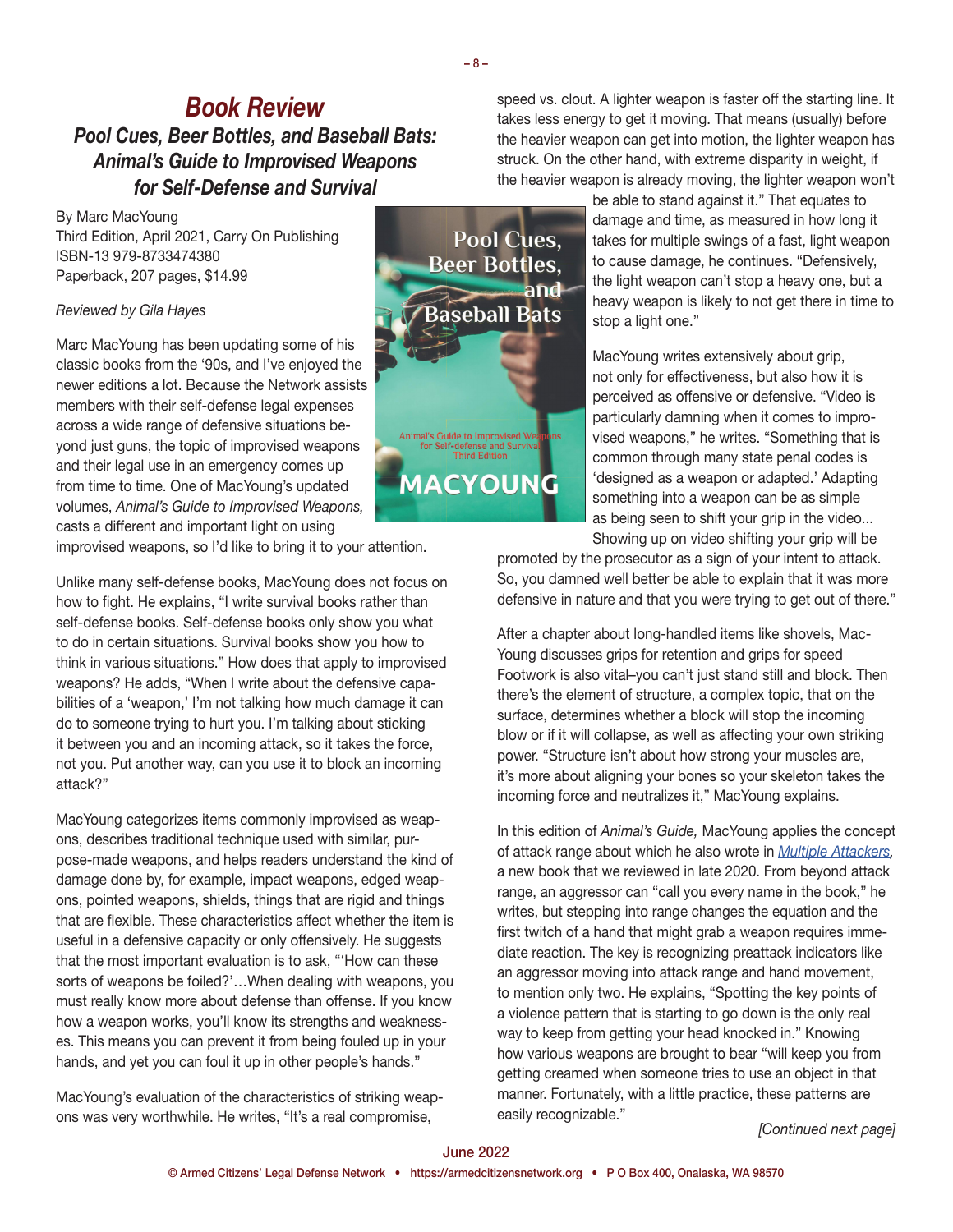MacYoung recommends awareness of and familiarity with objects you might grab for defense. "Look around and see what you'd use to hold off an attacker...From now on, when you walk into a place, scope out what you could use…start picking things up and looking at them from the standpoint of how you would use them to defend yourself. Are they primarily offensive or could they also be used defensively?"

MacYoung encourages experimentation with the balance, or pivot point, of various items. "By using the pivot point, you're adding both gravity and leverage to your muscles. The only muscle you use is to guide one end and half the weight." Pivot points determine the location on the item with which you should block, he continues. "When you lock your arm and take a blow against the pivot point, the shock is transferred into your arm…What you don't want to do is try to block near the tip if you can help it. That's a good way to get your item leveraged out of your hand."

Practice should primarily concentrate on blocking and parrying, he continues, because, "It is a simple and raw fact of life that you won't always get to move first. The best way to deal with this is to be really strong in the defense department." Later, he urges focus on grabbing something with which to block or shield rather than an object with which to attack. You can't afford to get hit! "After you've been hit, both your time and your ability to effectively react dwindle," he warns. He adds later, "One of the most readily available shields is a chair. In fact, given modern life you're more likely to have access to a chair than a long stick that can be used as a weapon."

How do you recognize that someone is setting up to strike? MacYoung teaches, "Be aware of his shoulders, not his eyes," explaining that "very few can throw a punch without tensing and moving their shoulder in a certain way. A way that is easily recognizable if you've seen it and learned to watch for it." Likewise, "there's a distinctive body weight shift onto one leg" that broadcasts preparation to kick.

Before an aggressor launches an attack, a distraction may buy you a little time to get away or shield yourself. MacYoung dedicates a chapter to the subject of diversions and distractions, be that a thrown beverage, an object hurled at an aggressor, or attempting a pain compliance technique, although that option comes with the warning that your attacker's level of commitment determines whether you can derail him. Plenty of people are willing to injure or kill, he stresses, but if counter attacked, may or may not have enough commitment to come through your defenses. A committed attacker may come through anything you counter with, while what MacYoung terms a "plastic berserk" will put on a convincing demonstration, then "flinch away and dodge when you throw a soup can at him. That doesn't mean he's not dangerous, but that second gives you time to do something other than get hurt. Use it." See our interview with MacYoung at [https://armedcitizensnetwork.](https://armedcitizensnetwork.org/rallies-riots-and-protests-part-2) [org/rallies-riots-and-protests-part-2](https://armedcitizensnetwork.org/rallies-riots-and-protests-part-2) for more on berserks and attacker commitment.

Reading Marc MacYoung's books, article and essays is always eye opening and *Animal's Guide to Improvised Weapons* is no exception. In fact, if new to this author, readers should check out the large quantity of instructional material he gives away freely at <http://nononsenseselfdefense.com> ) Much has been written, both legitimate and not-so-trustworthy about fighting back with what is at hand. Most focuses on offensive use of objects; I benefited a lot from MacYoung's repeated reminders about defense, blocking and shielding and his emphasis on the dangers of exchanging injuries with an assailant who has also grabbed what is at hand to use as a weapon.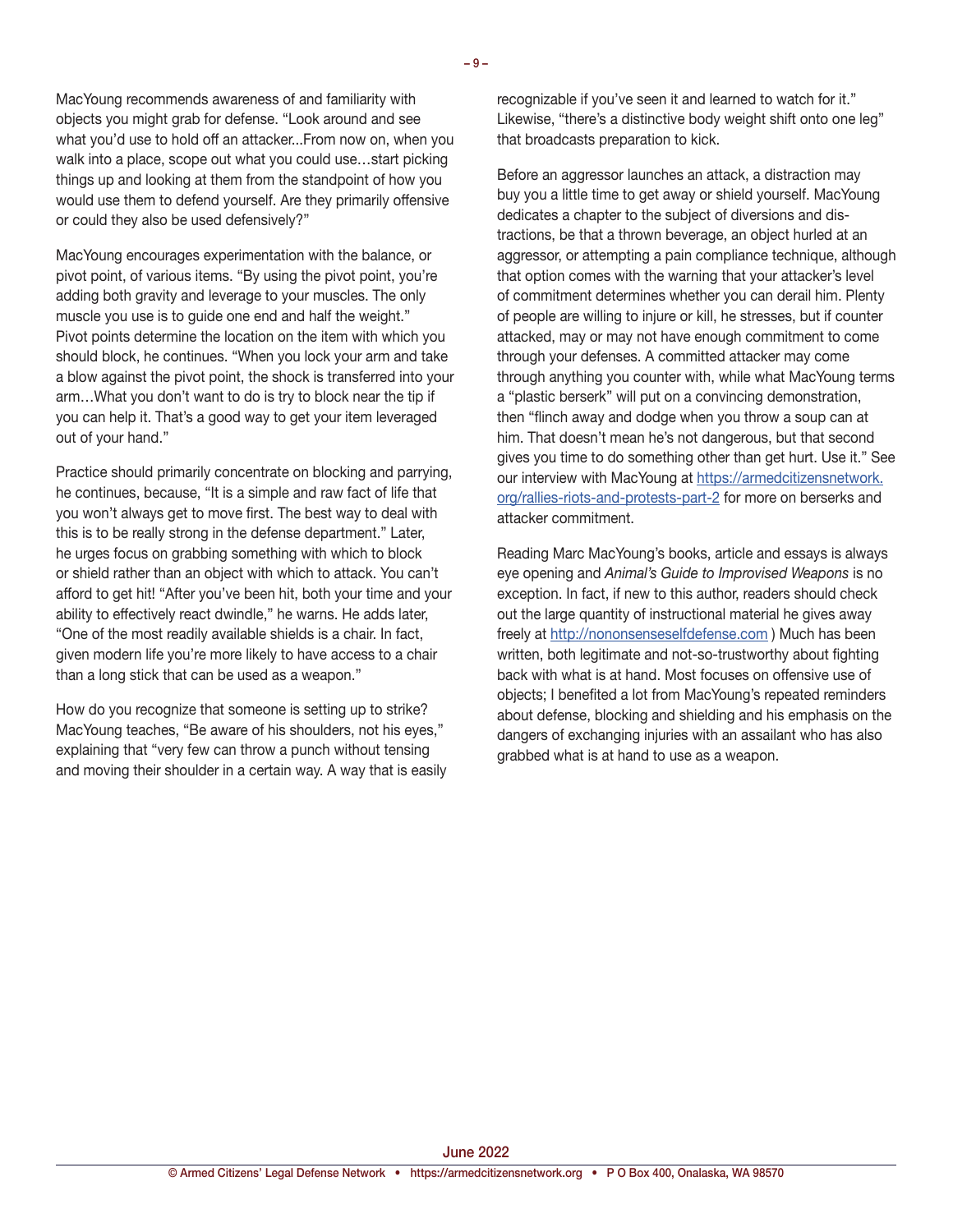$-10-$ 



## *Editor's Notebook Discussions with Members*

*by Gila Hayes*

At the risk of fanning dying embers into another inferno, I need to share the observations, comments and opinions of Network members who were troubled by some of the commentary published in our May Attorney Question

of the Month. Behind questions about permitless carry as now allowed by a number of states, lurked the 1000-pound gorilla of mandated training as a prerequisite to possessing and carrying firearms.

A member, who is himself from the eastern seaboard, commented–

*As someone who grew up in New York, regarding that New Jersey attorney I can say that in some of these Blue states like NY, NJ, CT, RI, even people who call themselves "Republicans" are generally just "Democrat-Lite", there isn't much Conservative values even in the opposing parties of these states. The reason being that obviously "mostly" anyone with true values of freedom leaves these States.*

I responded that conservatism definitely has regional "flavors," degrees and variations. The big question in my mind, and the one I can never resolve to my satisfaction, is the value or the danger our many variations and degrees of adherence to the Constitution and the Bill of Rights presents. I've heard *Gun Talk Radio* host Tom Gresham speak convincingly about the knifethin split between political and liberal minorities and majorities and, if they aren't corrupt, our elections would seem to bear out his opinion that our rights balance on a knife's edge.

So, I look at that reality and ask myself how we can bring people with similar but not identical beliefs into the voting booth to cast ballots for conservative government? We share quite a few beliefs, like the right to possess deadly weapons, but we are diametrically opposed when defining what Scalia meant when he wrote about "reasonable restrictions." Can we productively have discussions with and safely join in voting blocs with men and women who oppose the "all guns, all the time" flavor of gun rights? I surely do not know the answer!

Approaching the basic question about what constitutes reasonable restrictions, but from a different angle, several members wrote in to voice concerns about firearms ownership and carrying guns in public without mandated training, which often is required concurrent to licensing for concealed carry.

Over the years, I've exchanged ideas often with a member from the upper Midwest who manages sales of jewelry from estates and liquidation sales for jewelry stores. Because of the risks his work entails, he has good reasons to defend his rights to responsible concealed carry.

#### He expressed–

*I am opposed to constitutional carry or legalizing concealed carry without a permit. Rights need to come with responsibilities. In the case of carrying a lethal weapon, our responsibilities include some very intense studying of both legal and moral issues.*

*Right now, I am running a going out of business sale for a jeweler in Michigan. Having first studied Michigan's carry laws, which are generally permissive, and even allow appropriate force used to protect property, I asked the store owner in advance of the event whether she would like me to carry a concealed handgun while in her store. After she asked me to do so, I told her two things specifically: that I wanted her assurance that she would not tell her staff that I would be carrying, and that while I would not hesitate to use force to protect her safety or that of her staff and customers, I would not use it to protect her inventory. That is what insurance is for.* 

*While earning a carry permit is just a start on a path of learning gun-related laws, gun safety, and self-introspection, it is at least a place to start. The instructor who helped me qualify for a carry permit in my home state, also helped me start thinking about these things, and introduced me to the Armed Citizens' Legal Defense Network.*

This note brought several ideas to mind and I thanked him for his thoughts on permitless carry, adding that it is not an easy subject to discuss with all of the different passionately-held opinions but discuss it we must!

The question about permits and training to receive permits may boil down to whether it is desirable or impractical to try to force responsible behavior (like mandatory training to get a permit) by passing laws. Legislation certainly won't affect criminals.

Obviously, it would be great if there was any way for us, the community of armed citizens, to govern our own (similar to PADI certification for SCUBA divers), but is that just wishful thinking? How can we enforce our standards on others (to say nothing of how we would even reach agreement on what constitutes standards for responsible behavior)? What about enforcement? The very word smacks of government, but anything mandated via legislation is nearly certain to be overreaching, and harm someone who is entirely responsible, but did not reach that state of maturity through required training, government permitting, and so forth. Because I personally cannot get past the harm done by over-broad laws and regulatory restrictions, I can't weigh in in favor of mandatory training. It is a complex issue.

#### Our member then pointed out–

*I share your concern for overreach by our government in many areas. That said, I don't oppose requirements to get a license before driving a car, or teaching school, or practicing medicine or law. I also don't object to wearing a seatbelt, which not only makes us all safer on the road, but keeps insurance rates down.*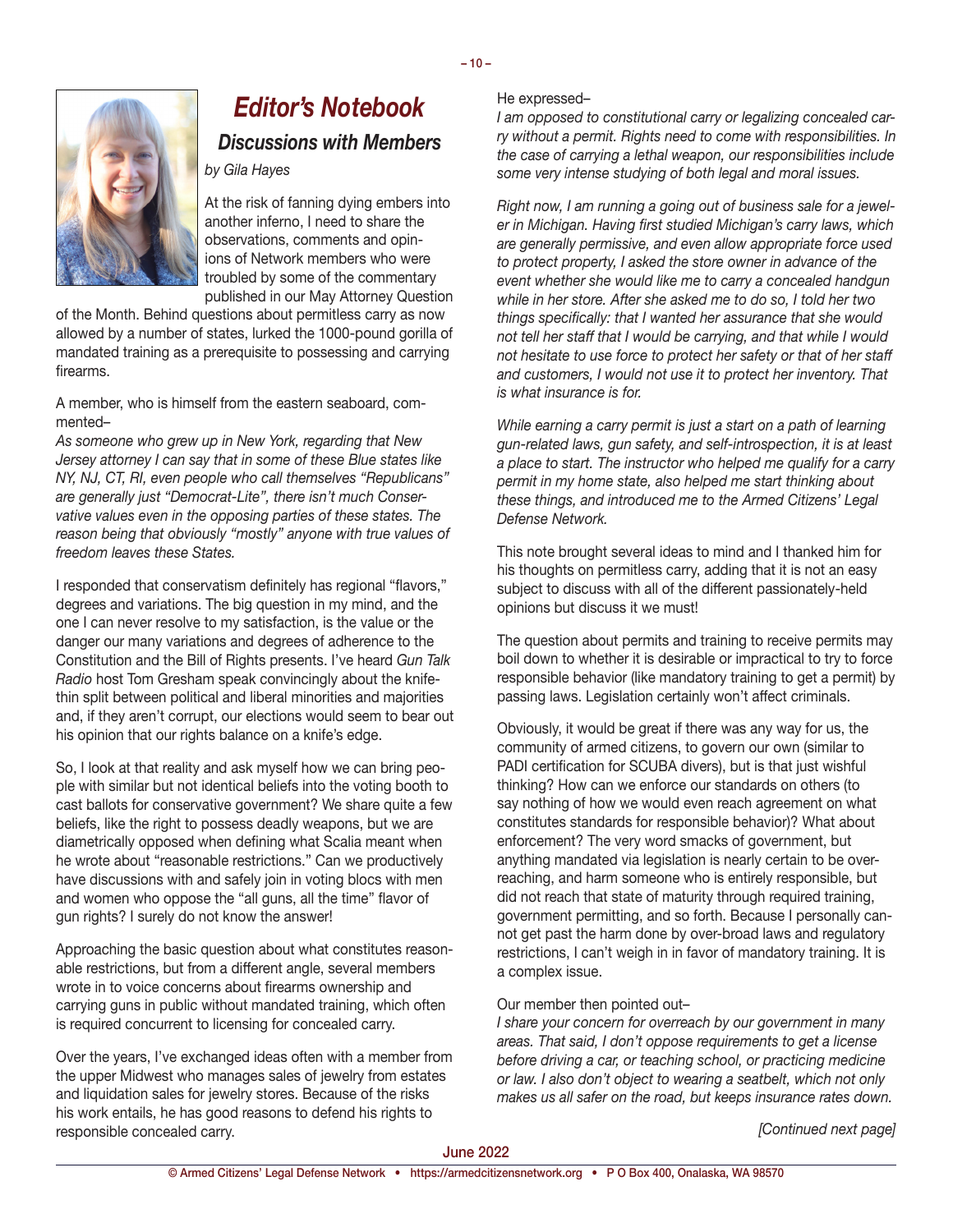*I suppose that in some parts of the country, where kids are routinely taught gun safety and marksmanship by their parents, constitutional carry might work. In other areas I fear it would lead to results that would be catastrophic. I might be wrong.*

#### He later related–

*I recently was talking with a man who has been a father for forty years, and was complaining that the state of Michigan revoked his carry permit "just because he'd been convicted of DUI." With constitutional carry, how do we weed out people who would pose a risk to society? They would also cast a shadow on responsible armed citizens. Criminals will always find ways to obtain guns; but at least we can delineate crimes committed with unlawfully possessed firearms from legitimate use of firearms by responsible citizens.*

In response, I acknowledged that he had uncovered more hard questions and joined him in noting that I surely do not know the answers, either. Do we agree that someone who would drive drunk might also misuse firearms drunk? The *might* aspect of that proposition troubles me deeply, but I have no better formula. In pulling the DUI offender's carry license are we punishing the drinker for misdeeds unrelated to firearms or are we predicting he may offend in the future?

I remain firmly convinced that blanket restrictions camouflaged under the guise of preventing possible future behavior by irresponsible or mentally deranged members of society do more harm to law-abiding responsible people while generally failing to restrict bad behavior by irresponsible individuals.

That's one good reason I never pursued politics! My closest brush with establishing and imposing regulations on others arose many years ago with an appointment to serve on a land use/planning commission in a small city in which I owned a business. The commission needed a fill-in for times when other planning commissioners were absent and I naively accepted the appointment. If memory serves, I served for one session, voted on one or two petitions for variances and quickly abdicated. Intellectually, I know that land use and zoning is in the interest of the general public. In practice, though, telling someone who worked hard to buy their property what they can and cannot do on it really sticks in my craw.

When I apply that concern to armed self-defense rights, the issue is not about how attractive a city neighborhood is or about diminished land values caused by a run-down property. With gun regulations, if laws reflect the will of the citizens governed, I'm forced to weigh whether I have the right to tell another human what force option they can and cannot employ if someone tries to kill or cripple them. Of course, often laws fall well short of the self-governance ideal, although I suppose we have to keep trying to get it right.

A member from the Pacific Northwest wrote that unsafe firearms handling fueled his leaning toward mandatory training, while expressing concern that he would be branded "anti-gun." I know that he certainly is not! He has gone to the effort to qualify for his state's enhanced carry license and as a Canadian, legally residing in the U.S., possessing Canada's permit to buy guns and ammunition, he also has the perspective of operating under a different form of government. I was interested in his concerns when he wrote–

*As a Canadian Green Carder permanent resident down here in the U.S. I strongly support the Second Amendment but one issue here really stands out. Different than in the era when it was written, when a high percentage of the populace (of necessity) lived around and used guns daily, today's situation is vastly different. And I am referring to the lack of gun savvy and safe handling practices in the populace at large nowadays.* 

*Here in the U.S. anyone passing the requisite background check can acquire a firearm(s). Being retired and spending many winters in Yuma, Arizona, I'd target shoot weekly at the range about 18 miles north of the city. And too often at the bench rest tables did I observe unsafe handling by the younger generation: lets say the "under thirties," even to the extent of handling a firearm during an agreed cease-fire when others are downrange changing targets!*

*So shouldn't training by the NRA – or somebody qualified – be required before acquiring a firearm? I know, I know, such a suggestion smacks of the dreaded "Gun Control" and I wish it didn't. But what's the answer?*

Indeed! I could only reply. How I wish we as a community of gun owners did a better job of correcting "our own" as a preferable alternative to the heavy hand of government making broad restrictions that harm responsible people and rarely rein in the irresponsible ones. It is a really difficult problem, and we are all left asking "what's the answer?"

In closing, I would be remiss if I ignored emails that stretched the words from May's Attorney Question of the Month into more extreme opinions than what was actually stated. Doubting that there is much common ground to explore in such emotional responses, I'll not rehash a point by point discussion, but only note that until we can identify and courageously examine the pros and cons of our own positions compared and contrasted against different beliefs, we are likely to fracture into even smaller splinter movements none of which will be able to prevail over organized anti-liberty politics. Will the real freedom-haters prove more cohesive? Only time will tell.